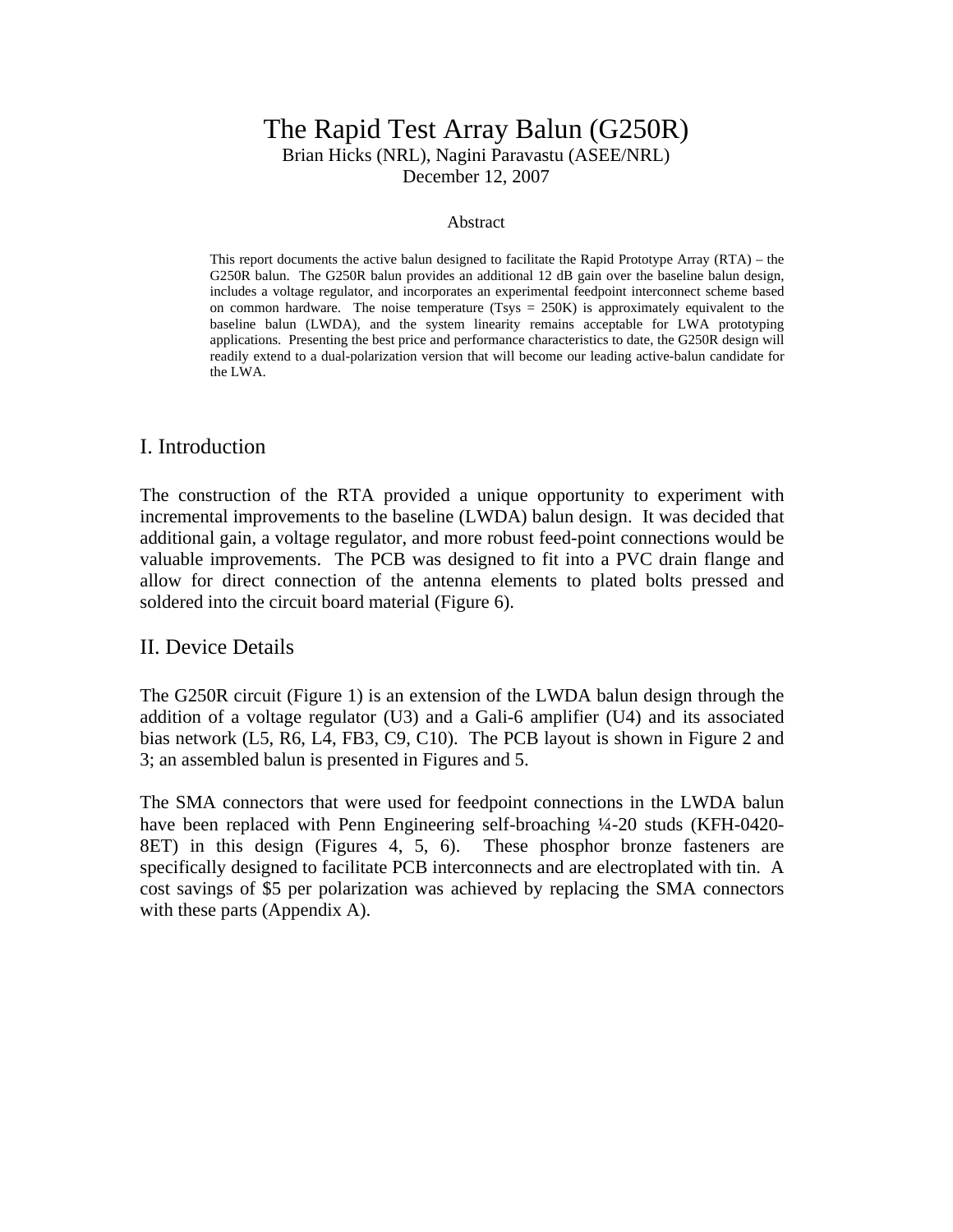

# A. Schematic Diagram – G250R Balun

Figure 1 – G250R Balun Schematic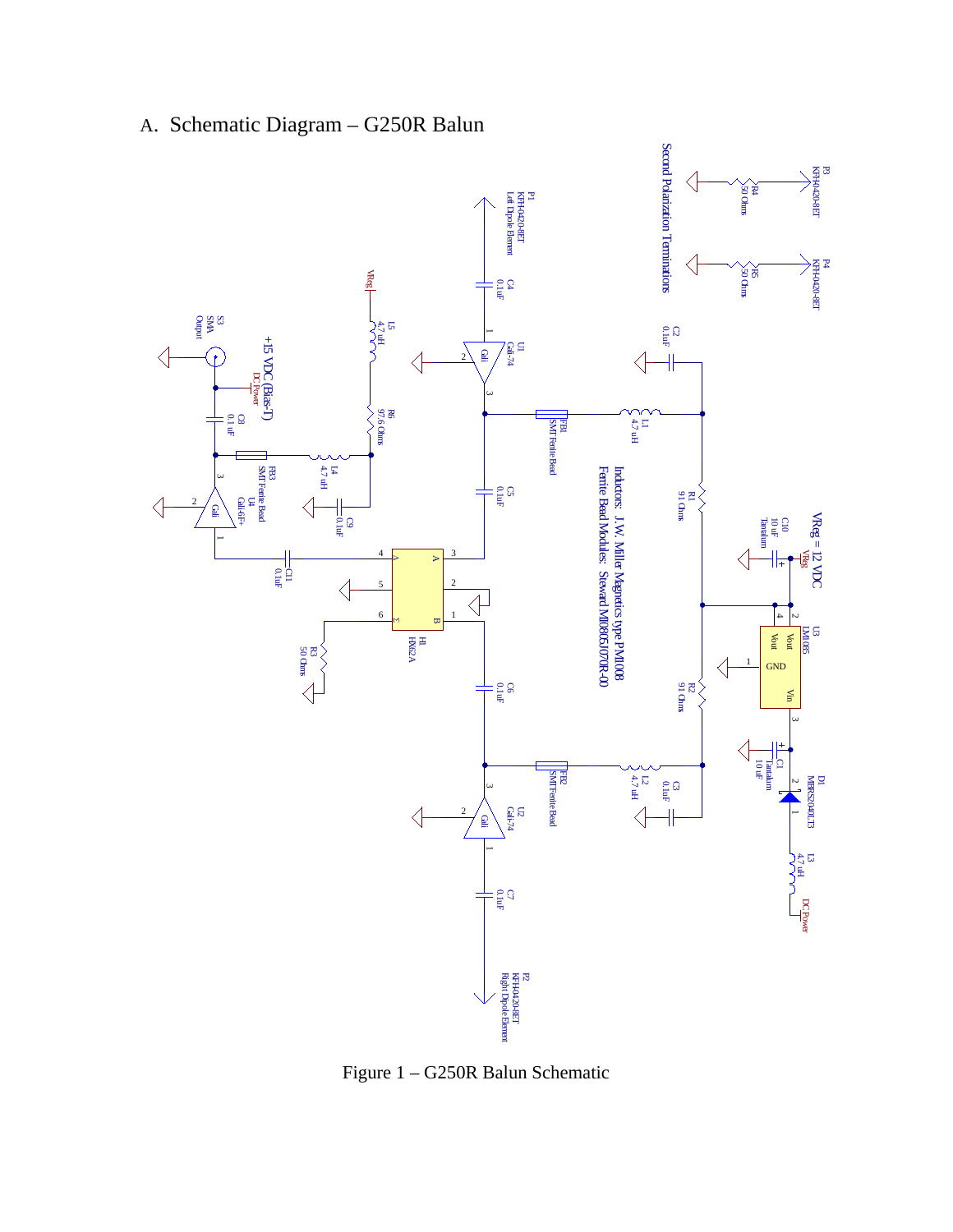# B. PCB Layout – G250R Balun



Figure 2 – PCB Layout for G250R (Bottom Layer)



Figure 3 – PCB Layout for G250R (Top Layer)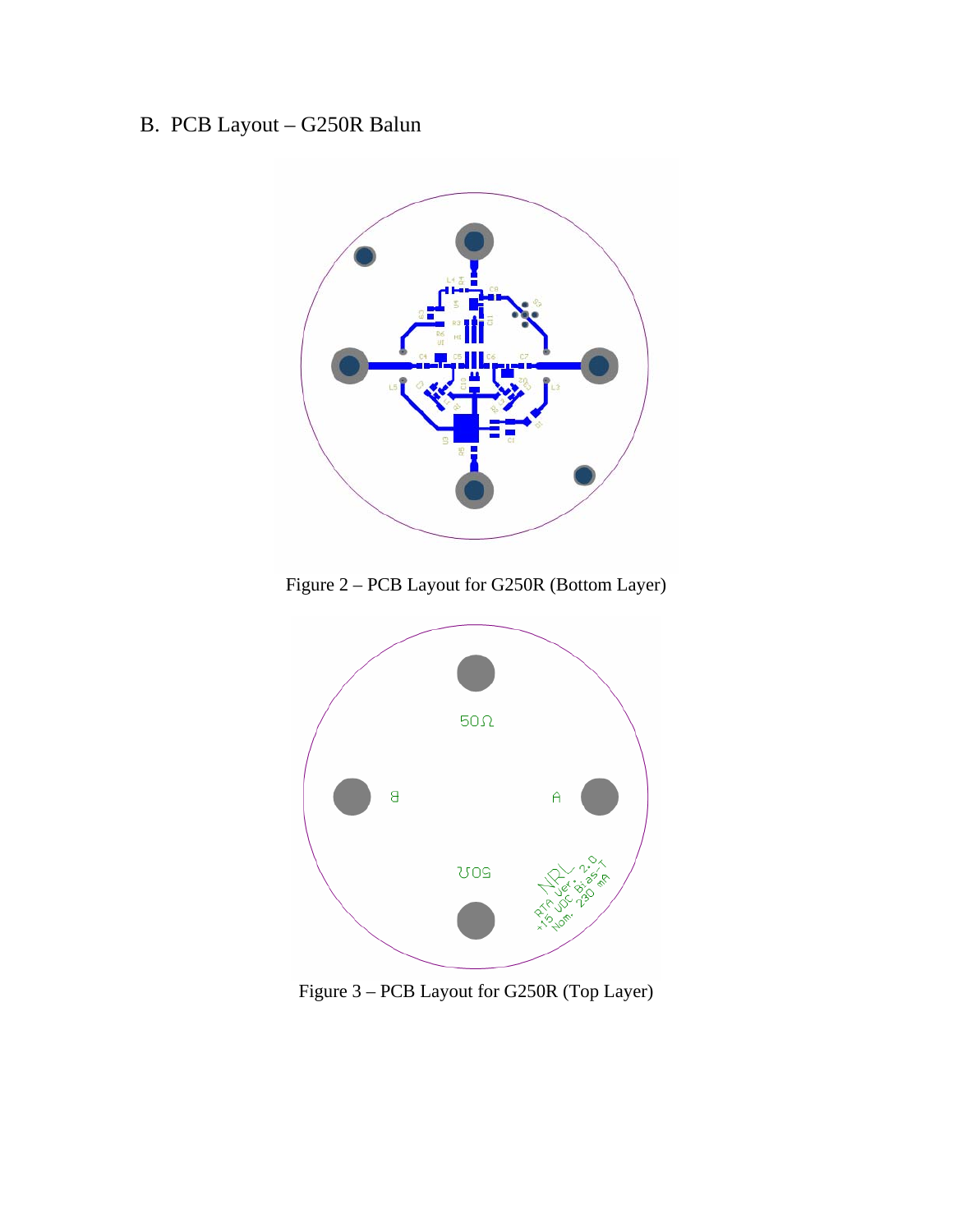# C. Implementation – G250R Balun



Figure 4 – Bottom of G250R Balun



Figure 5 – Top of G250R Balun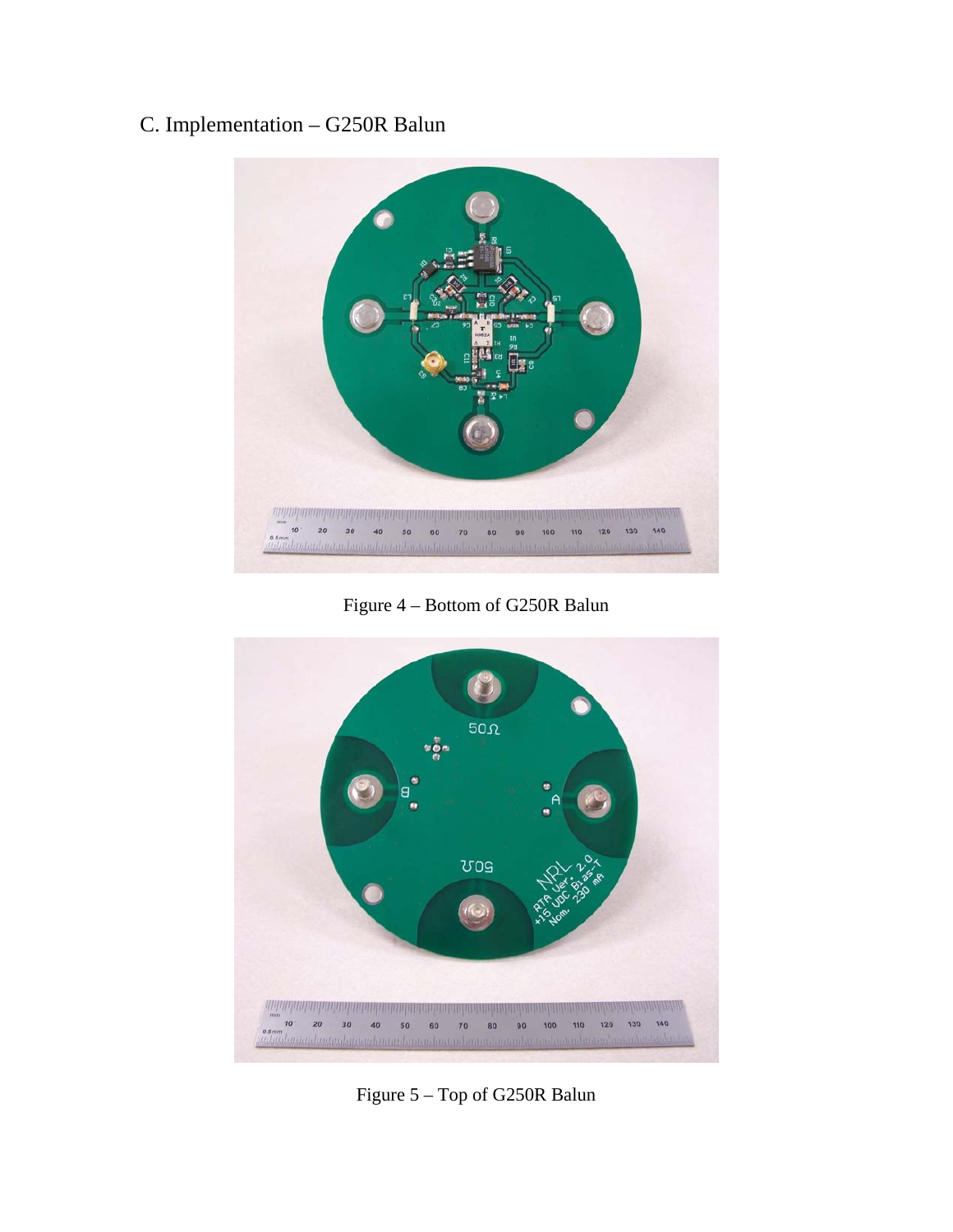

Figure 6 – Feedpoint Connections to G250R Balun



Figure 7 – Experimental Dipole Connected to G250R Balun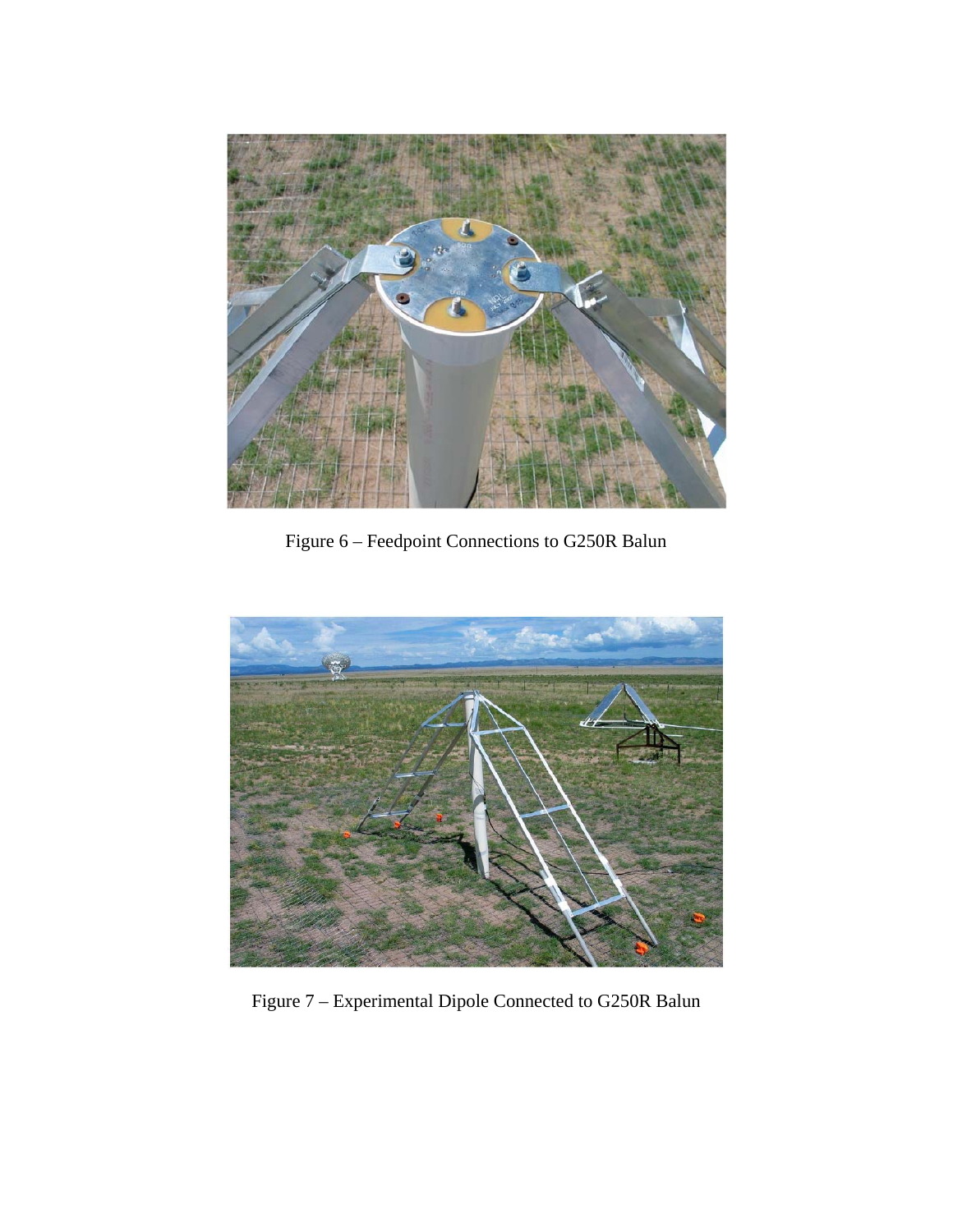#### III. Summary of Device Performance – G250R Balun

| Current Draw (at $+15$ VDC)  | $230 \text{ mA}$ |
|------------------------------|------------------|
| Voltage Range                | $+/- 5\%$        |
| Gain                         | 36 dB            |
| Noise Temperature            | 250 K            |
| Input 1 dB Compression Point | $-18.30$ dBm     |
| Input IP3                    | $-1.8$ dBm       |

The single ended cascade analysis performed to determine IIP3 and noise temperature is provided in Appendix B. All other parameters were directly measured.

#### IV. Field Measurements

In the summer of 2007 we conducted an extensive field campaign to exhaustively characterize all of the available combinations of prototype antennas and active baluns. An upcoming LWA memo will provide extensive coverage of this effort. Using data from this trip we are able to compute the sky noise dominance of the baseline balun and the G250R when paired with the Large Blade antenna.

Figure 8 compares the sky noise dominance of the baseline balun (LWDA) and G250R baluns when used in conjunction with the baseline antenna (Large Blade). The G250R balun is seen to clearly provide greater than 6dB sky noise dominance over the entire LWA frequency band.



Figure 8 – Comparison of measured sky noise dominance of the LWDA balun/Large Blade (BB3HT) and the G250R balun/Large Blade (BB3RT).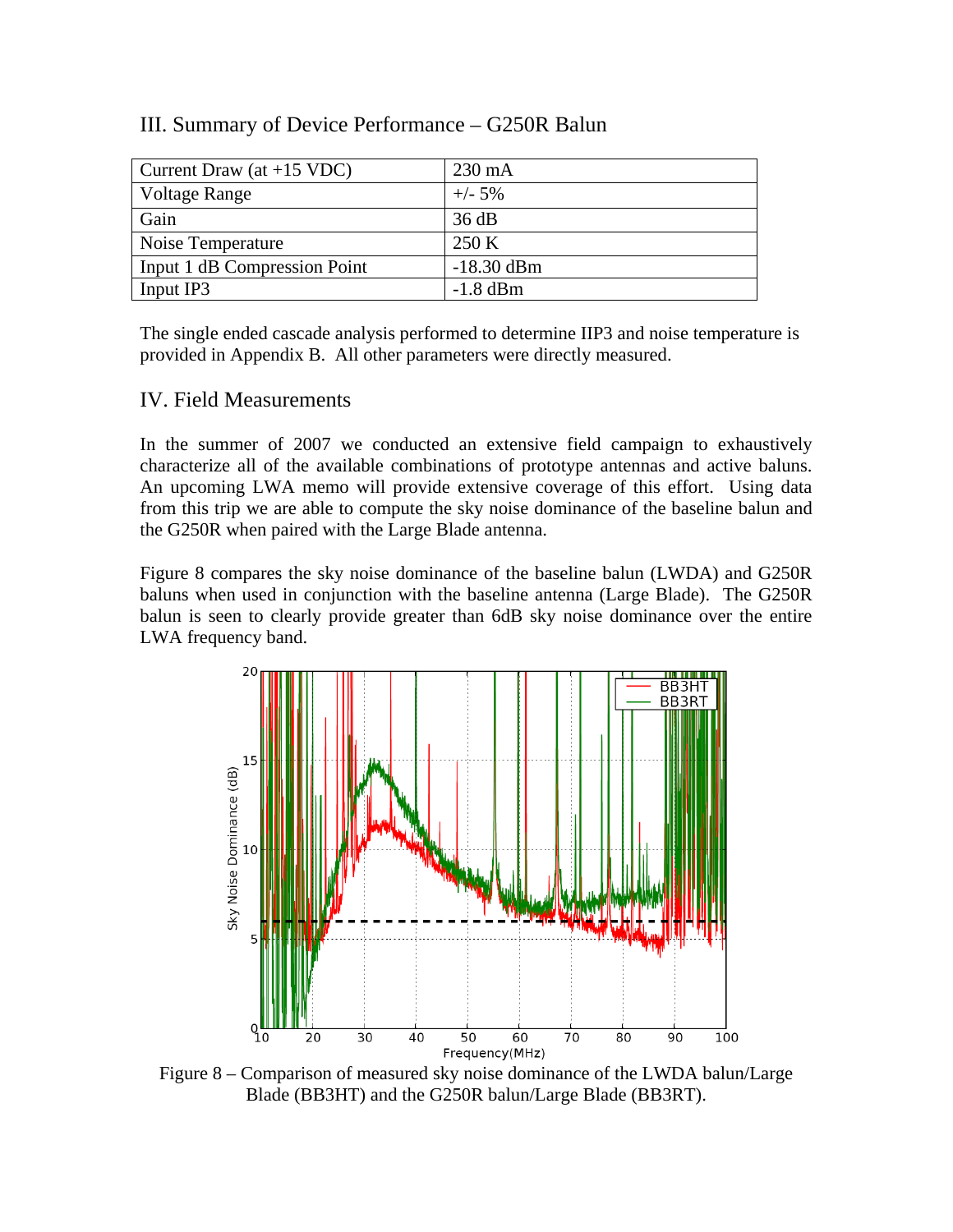### IV. Path Forward

The G250R provides a significant increase in performance over the baseline LWDA balun without adding any appreciable cost (Appendix A). In addition to overcoming cable loss, the final gain stage provides increased isolation between the feedpoints and the output connection. Based on this experience, we advocate the inclusion of a final amplifier stage, such as the Gali-6, in future MMIC-based active baluns.

The next generation balun design will accommodate two polarizations, provide enhanced ESD protection, and incorporate a feedpoint connection method similar to the G250R.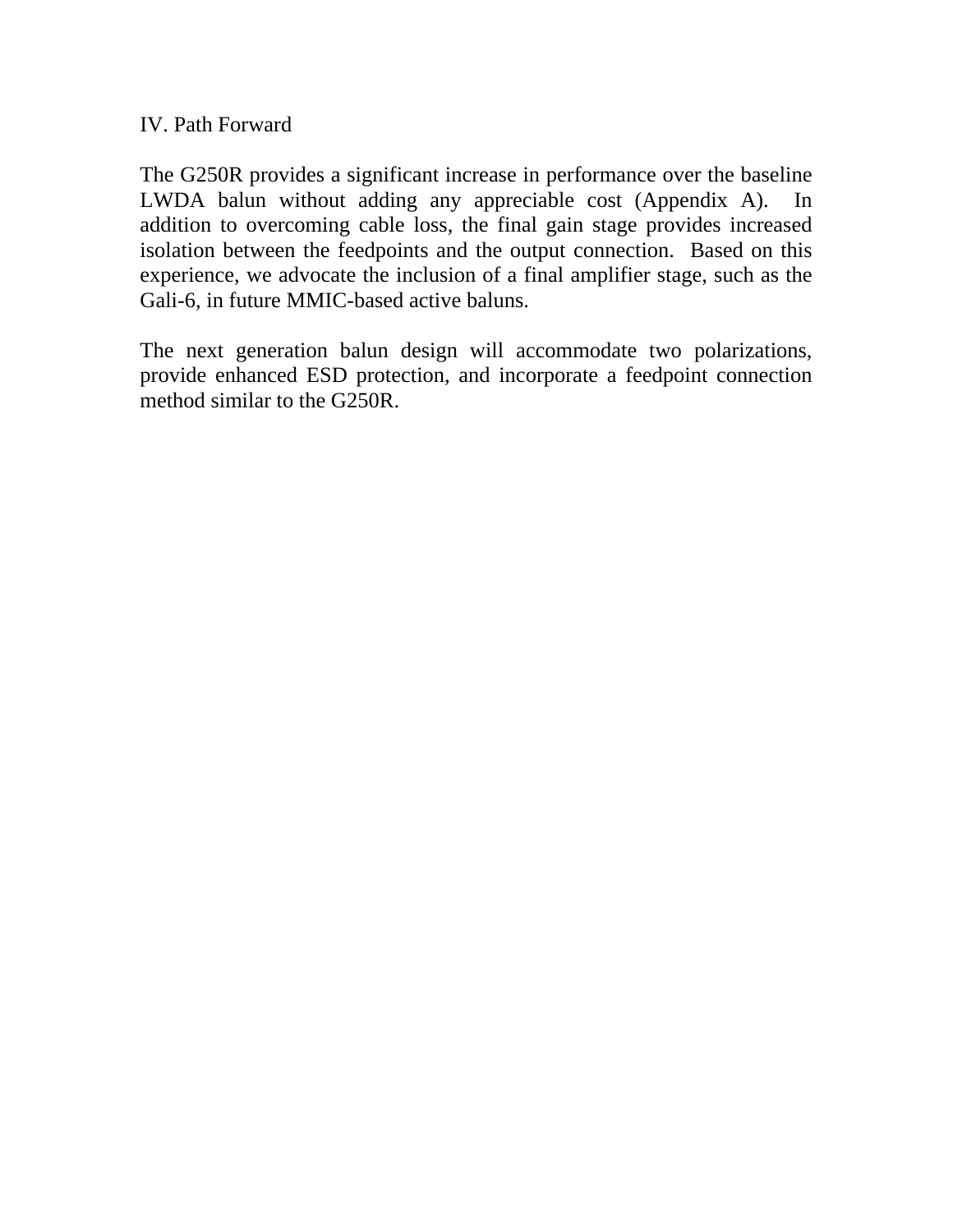# Appendix A. Material Costs

### A. G250R Balun Bill of Materials

| * Parts only cost for a single polarization balun. Enclosure and connectors not included<br>Note 3: Price provided 6/25/2007<br>Note 1: Part to be superseded by 9250 Series<br>Note 1: Part to be superseded by CM252016 Series<br>Price and availability verified on 11/6/2007 |            | Printed Circuit Board                        | P1, P2, P3, P4            |                 | FB1, FB2, FB3    |                           | Ξ                 | 2                 | U1, U2            | 25                         | R3, R4, R5                 |                  | R1. R2           | C2.C9, C11              | C1, C10              | 13,15                  | L1, L2, L4             | Designation                |
|----------------------------------------------------------------------------------------------------------------------------------------------------------------------------------------------------------------------------------------------------------------------------------|------------|----------------------------------------------|---------------------------|-----------------|------------------|---------------------------|-------------------|-------------------|-------------------|----------------------------|----------------------------|------------------|------------------|-------------------------|----------------------|------------------------|------------------------|----------------------------|
|                                                                                                                                                                                                                                                                                  |            | <b>RTA v2.0</b>                              | I/4-20 Bolt Insert        | SMA, Straight   | errite 1.5A, SMD | <b>IBRS2040</b>           | <b>AS2A</b>       | Gali-6            | Gali-74           | TW108518-12-ND             | 51 9                       | U Z 96           |                  | ន<br>ខុំរី<br>ខុំ ដូ    |                      | 4.7 uH                 | 4.7 µH                 | Value                      |
|                                                                                                                                                                                                                                                                                  |            |                                              |                           |                 |                  |                           |                   | ξ                 |                   | ξ                          | %G                         | 361              | %S               | 5<br>Se                 | 20%                  |                        | $10\%$                 | Tolerance                  |
|                                                                                                                                                                                                                                                                                  |            | Double Sided, Solder Mask Galaxy Electronics | Electroplated Tin, 1/4-20 | SMA Connector   | Ferrite, 1.5A    | Diode, Schottky, 40 V, 2A | 180 degree hybrid | MMIC Amplifier    | MMIC Amplifier    | Positive Voltage Regulator | Resistor, 1/4 Watt         | Resistor, 1 Watt | Resistor, 1 Watt | Capacitor, Ceramic, X7R | antalum Capacito     | Inductor, Molded, Iron | Inductor, Ceramic Core | <u>Pee</u>                 |
|                                                                                                                                                                                                                                                                                  |            |                                              | Penn Engineering          | Emerson Networl | Steward          | ON Semiconductor          | fele-Tech, Corp.  | Mini-Circuits     | Mini-Circuits     | National Semiconductor     | Panasonic - ECG            | Panasonic        | Panasonic        | Panasonic - ECG         | <b>Nichicon</b>      | JVV Miller             | <b>JW Miller</b>       | <b>Manufacturer</b>        |
|                                                                                                                                                                                                                                                                                  |            | RTA-2                                        | KFH-0420-8ET              | 142-0701-201    | MI0805K110R-10   | NBRS2040LT3G              | HX62A             | Gali-6            | Gali-74           | LM1085IS-12                | ERJ-P08J510V               | ERJ-1TNF97R6U    | ERJ-1TYJ910L     | ECJ-3VB1E104K           | F931E106MCC          | 9250-472-RC            | PM1008-4R7K-RC         | Manufacturer's Part Number |
|                                                                                                                                                                                                                                                                                  |            |                                              | Penn Engineering Part     | <b>DS00-ND</b>  | 240-2387-2-ND    | /IBRS2040LT3GOSCT-ND      | Must Buy Directly | Must Buy Directly | Must Buy Directly | LM1085IS-12-ND             | P51ALCT-ND                 | ERI-11NF97R6C-ND | PT91XCT-ND       | PCC1883TR-ND            | 493-2388-1-ND        | UN-6128V               | M8483TR-ND             | Digi-Key Part Number       |
|                                                                                                                                                                                                                                                                                  |            |                                              |                           | AMS             | 908              | SMB (5.59 x 3.81)         | LT-HX62A          | DF782             | DF782             | TO-263-3                   | 90Z1                       | 2512             | 2512             | 3021                    | SMT-C (6.0 x 3.2 mm) | Axial - 10.44mm body   | <b>PM1008</b>          | Package Style              |
|                                                                                                                                                                                                                                                                                  |            |                                              |                           |                 |                  |                           |                   |                   |                   |                            |                            |                  |                  |                         |                      | <b>s</b>               |                        | ١S<br>it Cost              |
|                                                                                                                                                                                                                                                                                  |            |                                              |                           |                 |                  |                           |                   |                   |                   |                            |                            |                  |                  |                         |                      |                        |                        |                            |
|                                                                                                                                                                                                                                                                                  | Fotal Cost |                                              |                           |                 |                  |                           |                   |                   |                   |                            | $\omega = \omega - \omega$ |                  |                  |                         |                      |                        |                        | Quantity                   |
|                                                                                                                                                                                                                                                                                  |            |                                              |                           |                 |                  |                           |                   |                   |                   |                            |                            |                  |                  |                         |                      |                        |                        |                            |
|                                                                                                                                                                                                                                                                                  |            | 300 <sup>c</sup>                             |                           |                 |                  |                           |                   |                   |                   |                            |                            |                  |                  |                         |                      |                        | 000 <sub>6</sub>       | Extended Cost Bracket (    |
|                                                                                                                                                                                                                                                                                  |            | (Note 3)                                     |                           |                 |                  |                           |                   |                   |                   |                            |                            |                  |                  |                         |                      | (Note 1<br>(Note 2     |                        |                            |

Bill of Materials<br>G250R (RTA) Balun<br>1/24/2007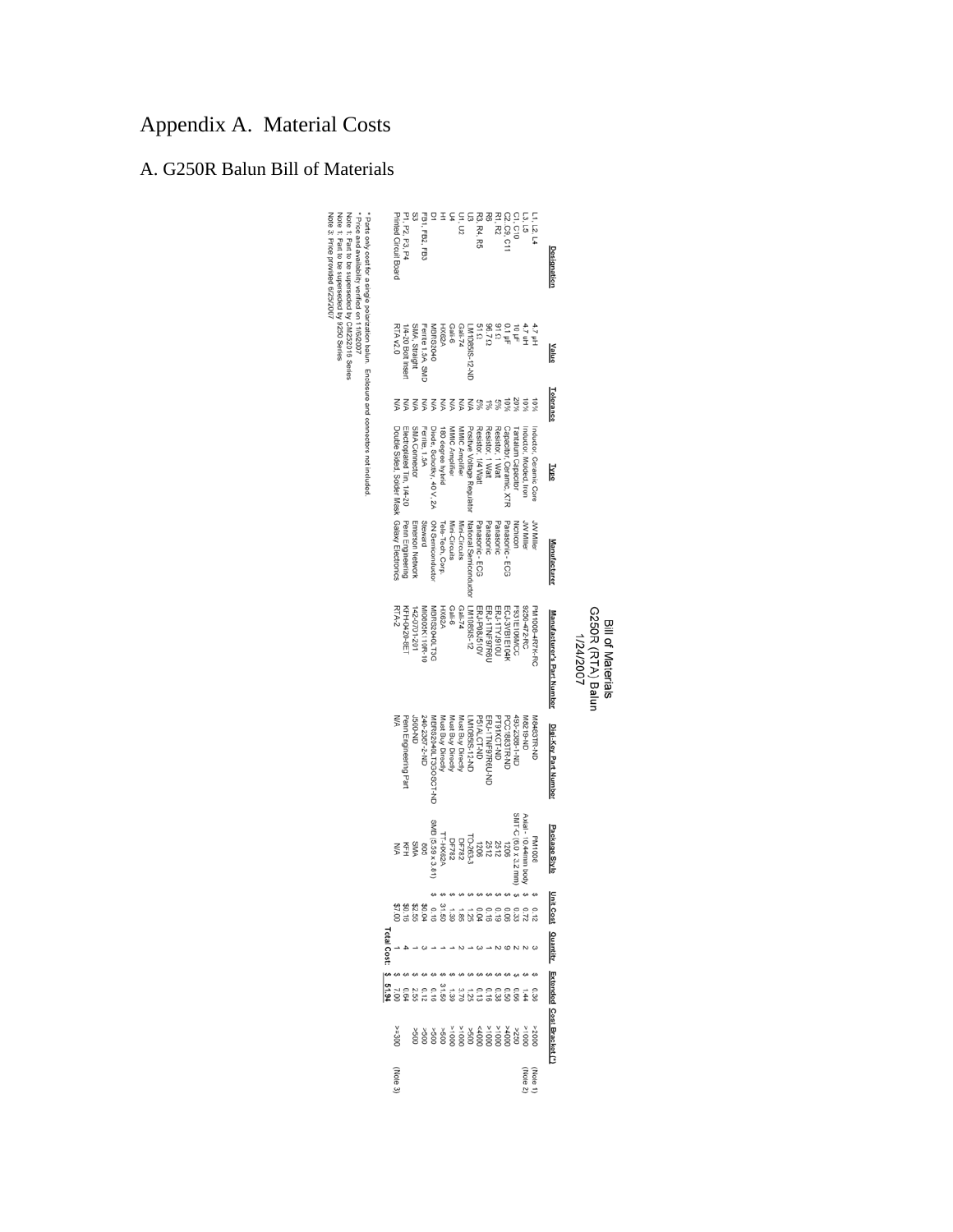|                                              | <b>Printed Circuit board</b> | S1. S2. S3                       |                           |                          | U1, U2                |                       | R1, R2           |                     | ក្នុង<br>ភូមិ<br>ភូមិ              |                        | Designation                  |                                                              |
|----------------------------------------------|------------------------------|----------------------------------|---------------------------|--------------------------|-----------------------|-----------------------|------------------|---------------------|------------------------------------|------------------------|------------------------------|--------------------------------------------------------------|
|                                              | WDA_PCB                      | MA Connector                     | /BRS2040                  |                          |                       |                       |                  |                     | 41<br>1989<br>1989<br>1989<br>1989 |                        | Value                        |                                                              |
|                                              | ΚW                           |                                  | ₹                         | ₹                        |                       | <b>⋛ 양양</b>           |                  | 50%                 | 20%                                | ie%                    | Tolerance                    |                                                              |
|                                              | Double Sided                 | SMA Connector, Socket            | Diode, Schottky, 40 V, 2A | 180 degree hybrid        | <b>IMIC Amplifier</b> | Resistor, 1/4 Watt    | Resistor, 1 Watt | Capacitor, Ceramic, | Fantalum Capacitor                 | Inductor, Ceramic Core | Iype                         |                                                              |
|                                              | Salaxy Electronic            | Linx Technologies                | <b>DN Semiconducto</b>    | Fele-Tech, Corp.         | Mini-Circuits         | Panasonic - ECG       | Panasonic        | Panasonic - ECC     | <b>Nichiaon</b>                    | W Mille                | Manufacture                  |                                                              |
|                                              | LWDA_PCB                     | ONREVSMA008                      | /BRS2040LT3G              | HX62A                    | Gali-74               | ERJ-P08J510V          | ERJ-1TYJ910U     | ECJ-3VB1E104K       | F931E106MCC                        | PM1008-4R7K-R          | Manufacturer's Part Number   | Baseline LVDA Balun Design<br>Bill of Materials<br>1/24/2007 |
|                                              | ξ                            | ON REVSMAGG-ND                   | IBRS2040LT3GOSCT-ND       | <b>Aust Buy Directly</b> | Aust Buy Directly     | P51ALCT-ND            | PT91XCT-ND       | PC1883TR-ND         | 493-2388-1-ND                      | M8483TR-ND             | Digi-Key Part Numbe          |                                                              |
|                                              | ξ                            | MB (5.59 x 3.81)<br>SMA STR JACK | 85.33 BMS                 |                          |                       | 1202<br>1208<br>DF782 |                  |                     | SMT-C (6.0)                        | <b>PN17</b>            | Package<br><b>Style</b>      |                                                              |
|                                              |                              | 000003388888888888               |                           |                          |                       |                       |                  |                     |                                    |                        | Jnit Cost                    |                                                              |
| <b>Total Cost:</b>                           |                              |                                  |                           |                          |                       |                       |                  |                     |                                    |                        | Quantity                     |                                                              |
|                                              |                              |                                  |                           |                          |                       |                       |                  |                     |                                    |                        |                              |                                                              |
| 0 1 1 2 3 3 4 5 6 7<br>2 3 4 5 6 7 6 7 6 7 8 |                              |                                  |                           |                          |                       |                       |                  |                     |                                    |                        |                              |                                                              |
|                                              |                              |                                  |                           |                          |                       |                       |                  |                     |                                    |                        | <b>Extended Cost Bracket</b> |                                                              |

# B. Baseline Balun Design (LWDA) Bill of Materials

\* Parts only cost for a single polarization balun. Enclosure and connectors not included.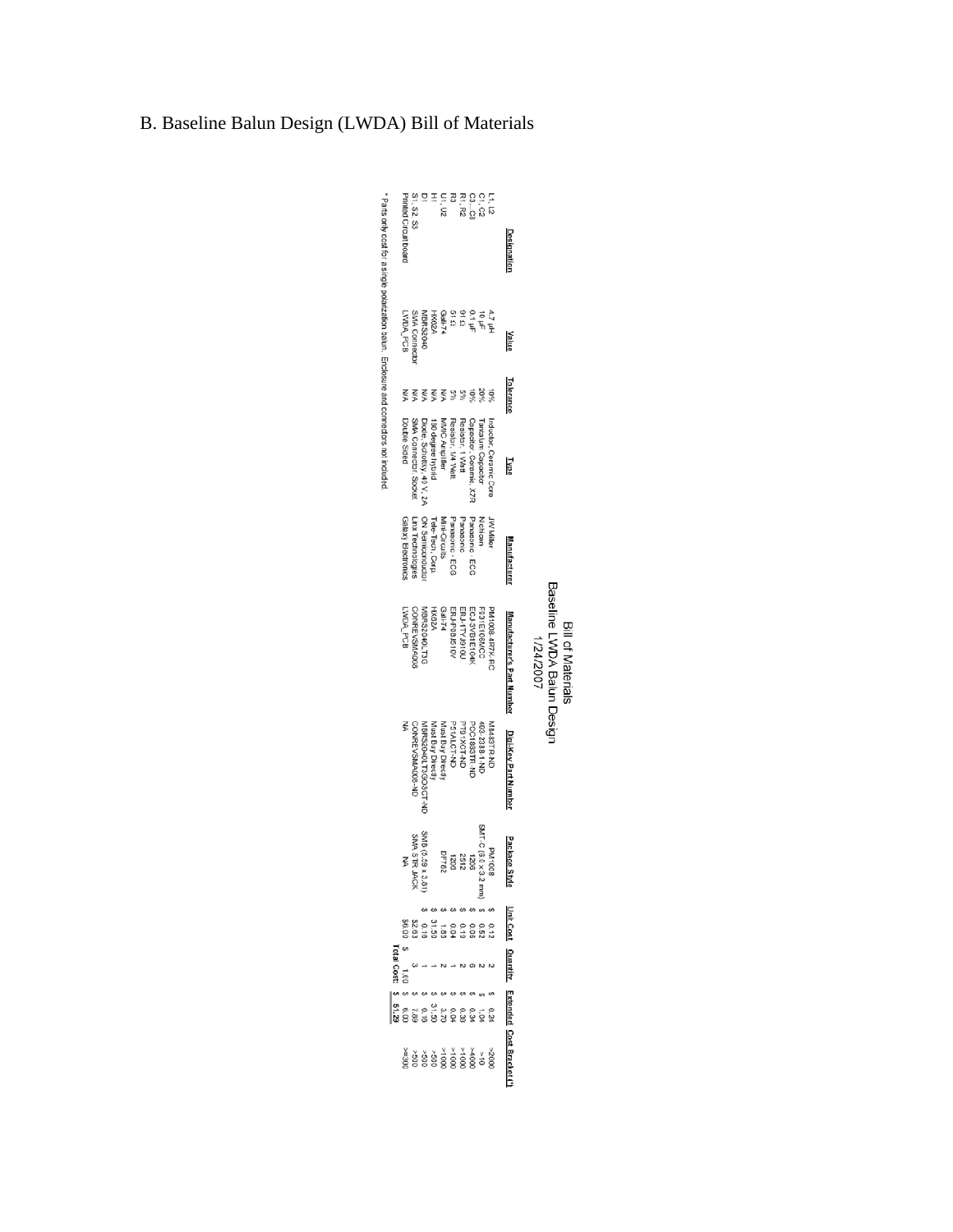Appendix B. Cascade Analysis

```
************************************************************ 
                   CASCADE ANALYSIS
                    Version 1.4A
               (c) 1997-2001 Dan McMahill
                 mcmahill@alum.mit.edu
************************************************************ 
Processing input file "-" 
************************************************************ 
   Default Values Changed
************************************************************ 
     Input Resistance for each Stage = 50 Ohms 
     Output Resistance for each Stage = 50 
 Ohms 
    Default Rho (for IIP3 calc.) = 0************************************************************ 
   Stage #1 "Gali-74"
************************************************************ 
     Power Gain= 25.10 dB, Voltage Gain= 25.10 dB 
     NF= 2.70 dB 
     Input Res. = 50 Ohms, Output Res. = 50 
 Ohms 
     IIP3= 12.90 dBm ( 59.89 dBmV), RHO= 0.00 
    Total Power Gain = 25.10 dB
    Total Voltage Gain = 25.10 dB
    Total Noise Figure = 2.70 dB<br>Noise Figure from this stage only = 2.70 dB
    Noise Figure from this stage only
    IIP3 = 12.90 dBm
     IIP3 from this stage only = 12.90 dBm 
************************************************************ 
   Stage #2 "Gali-6"
************************************************************ 
     Power Gain= 12.20 dB, Voltage Gain= 12.20 dB 
     NF= 4.50 dB 
     Input Res. = 50 Ohms, Output Res. = 50 
 Ohms 
     IIP3= 23.30 dBm ( 70.29 dBmV), RHO= 0.00 
    Total Power Gain = 37.30 dB<br>Total Voltage Gain = 37.30 dB
    Total Voltage Gain<br>
Total Noise Figure<br>
= 2.71 dB
    Total Noise Figure = 2.71 = 2.71 dB
    Noise Figure from this stage only = 0.02 dB
    IIP3 = -1.80 dBm<br>IIP3 from this stage only = -1.80 dBm
    IIP3 from this stage only
************************************************************
```